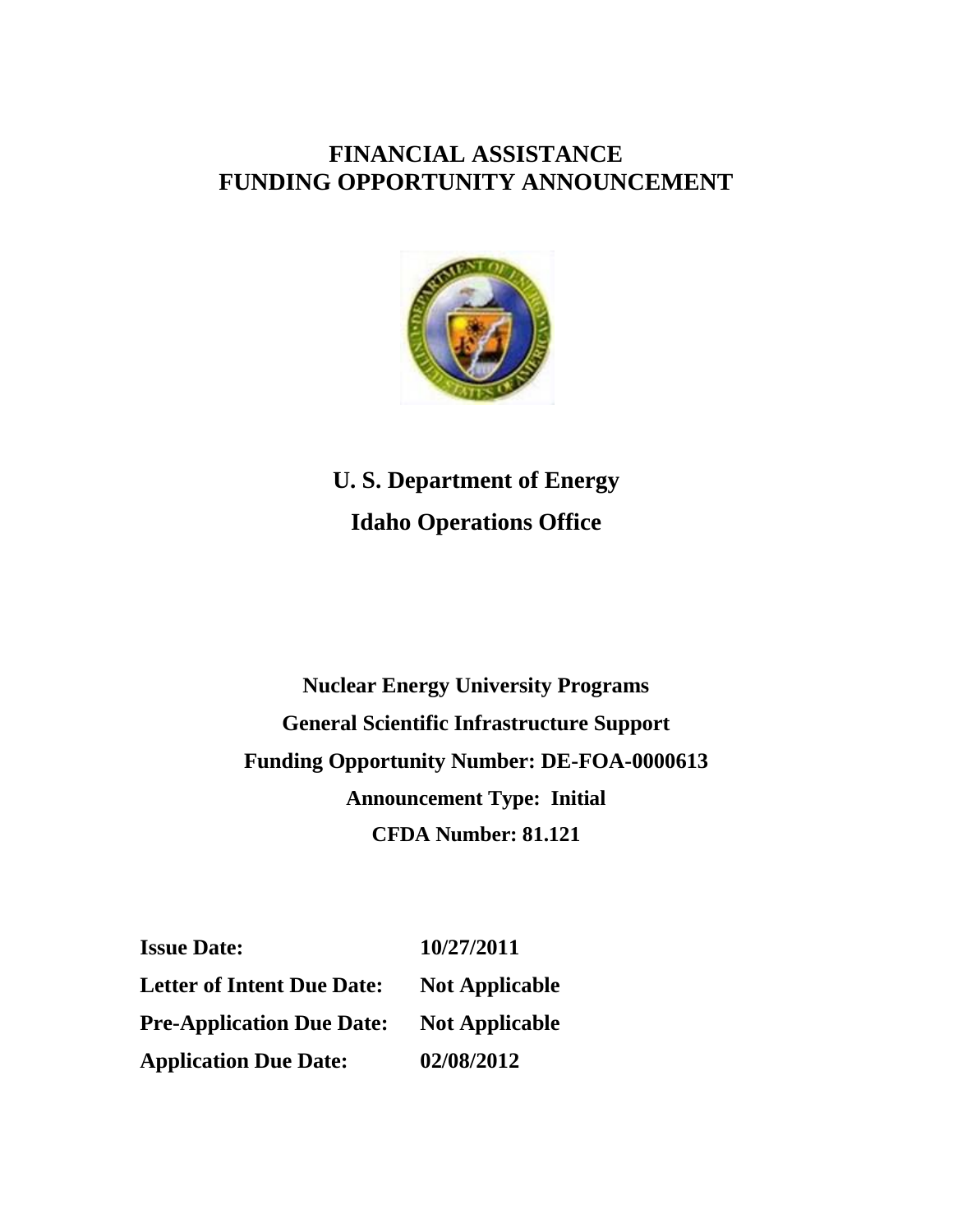| A.                   |  |  |  |  |  |
|----------------------|--|--|--|--|--|
| В.                   |  |  |  |  |  |
| $\mathbf{C}$ .<br>D. |  |  |  |  |  |
| Е.                   |  |  |  |  |  |
| F.                   |  |  |  |  |  |
| G.                   |  |  |  |  |  |
|                      |  |  |  |  |  |
| A.                   |  |  |  |  |  |
| В.                   |  |  |  |  |  |
| $\mathbf{C}$ .       |  |  |  |  |  |
|                      |  |  |  |  |  |
| A.                   |  |  |  |  |  |
| В.                   |  |  |  |  |  |
| $\mathbf{C}$ .       |  |  |  |  |  |
| D.                   |  |  |  |  |  |
| Е.                   |  |  |  |  |  |
| F.                   |  |  |  |  |  |
| G.                   |  |  |  |  |  |
| Н.                   |  |  |  |  |  |
|                      |  |  |  |  |  |
| A.                   |  |  |  |  |  |
| В.                   |  |  |  |  |  |
| $\mathbf{C}$ .       |  |  |  |  |  |
|                      |  |  |  |  |  |
| A.                   |  |  |  |  |  |
| <b>B.</b>            |  |  |  |  |  |
| $\mathbf{C}$ .       |  |  |  |  |  |
|                      |  |  |  |  |  |
| A.                   |  |  |  |  |  |
| В.                   |  |  |  |  |  |
|                      |  |  |  |  |  |
| A.                   |  |  |  |  |  |
| <b>B.</b>            |  |  |  |  |  |
| $\mathbf{C}$ .       |  |  |  |  |  |
| D.                   |  |  |  |  |  |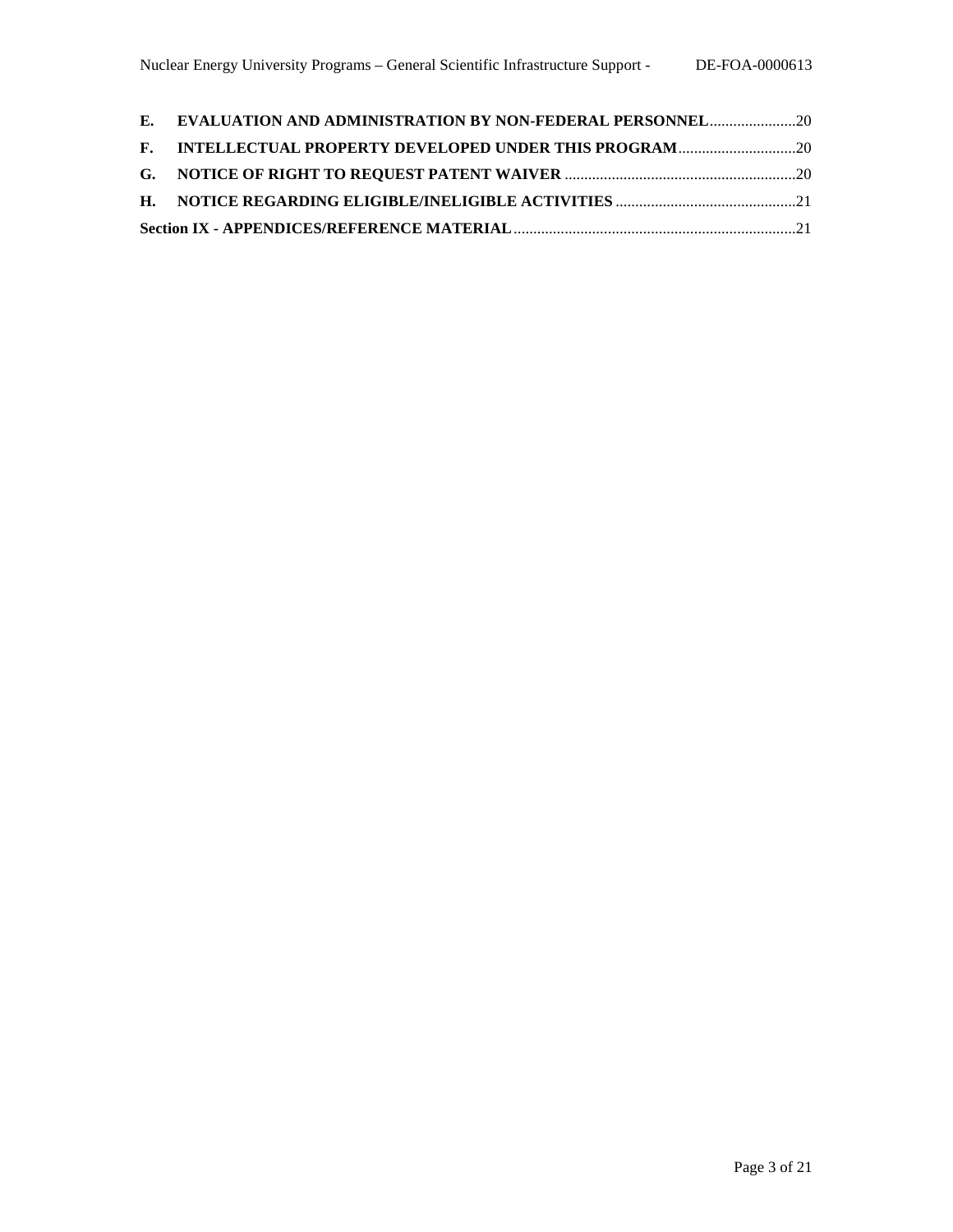# **Section I - FUNDING OPPORTUNITY DESCRIPTION**

# <span id="page-3-0"></span>**DESCRIPTION**

This Funding Opportunity Announcement (FOA) is the fiscal year (FY) 2012 solicitation for Nuclear Energy University Programs (NEUP) General Scientific Infrastructure Support for the Department of Energy's (DOE) Office of Nuclear Energy (NE). This FOA supports the NE and NEUP missions and goals described below:

*The primary mission of the Office of Nuclear Energy is to advance nuclear power as a resource capable of meeting the Nation's energy, environmental, and national security needs by resolving technical, cost, safety, proliferation resistance, and security barriers through research, development, and demonstrations as appropriate.*

*The Nuclear Energy University Programs mission is to engage the U.S. university community to conduct program directed, program supporting and mission supporting research and development, related infrastructure improvements, and student education support to build world class nuclear energy and workforce capability as an integral component of the Office of Nuclear Energy.*

The goal of NEUP is to support outstanding, cutting-edge, and innovative research at U.S. universities through the following:

- ♦ Administering NEUP research and development (R&D) awards to support NE's goal of integrating R&D at universities, national laboratories, and industry to revitalize nuclear education and support NE's R&D program objective as defined in the NE R&D Roadmap
- ♦ Attracting the brightest students to the nuclear professions and supporting the Nation's intellectual capital in Nuclear Engineering and relevant Nuclear Science, such as Health Physics, Nuclear Materials Science, Radiochemistry, and Applied Nuclear Physics
- ♦ Improving relevant university and college infrastructures for conducting R&D and educating students
- ♦ Supporting NE's goal of facilitating the transfer of knowledge from an aging nuclear workforce to next generation of workers

The development of nuclear energy-related infrastructure and basic capabilities in the university and college community is necessary to promote R&D that supports nuclear science and engineering (NS&E), DOE-NE's mission, and the Nation's nuclear energy challenges. Accordingly, DOE intends to enable the education and training of nuclear scientists, engineers, and policy-makers, in graduate and undergraduate study and twoyear programs, as well as R&D that is relevant to the Department and the nuclear energy industry in general.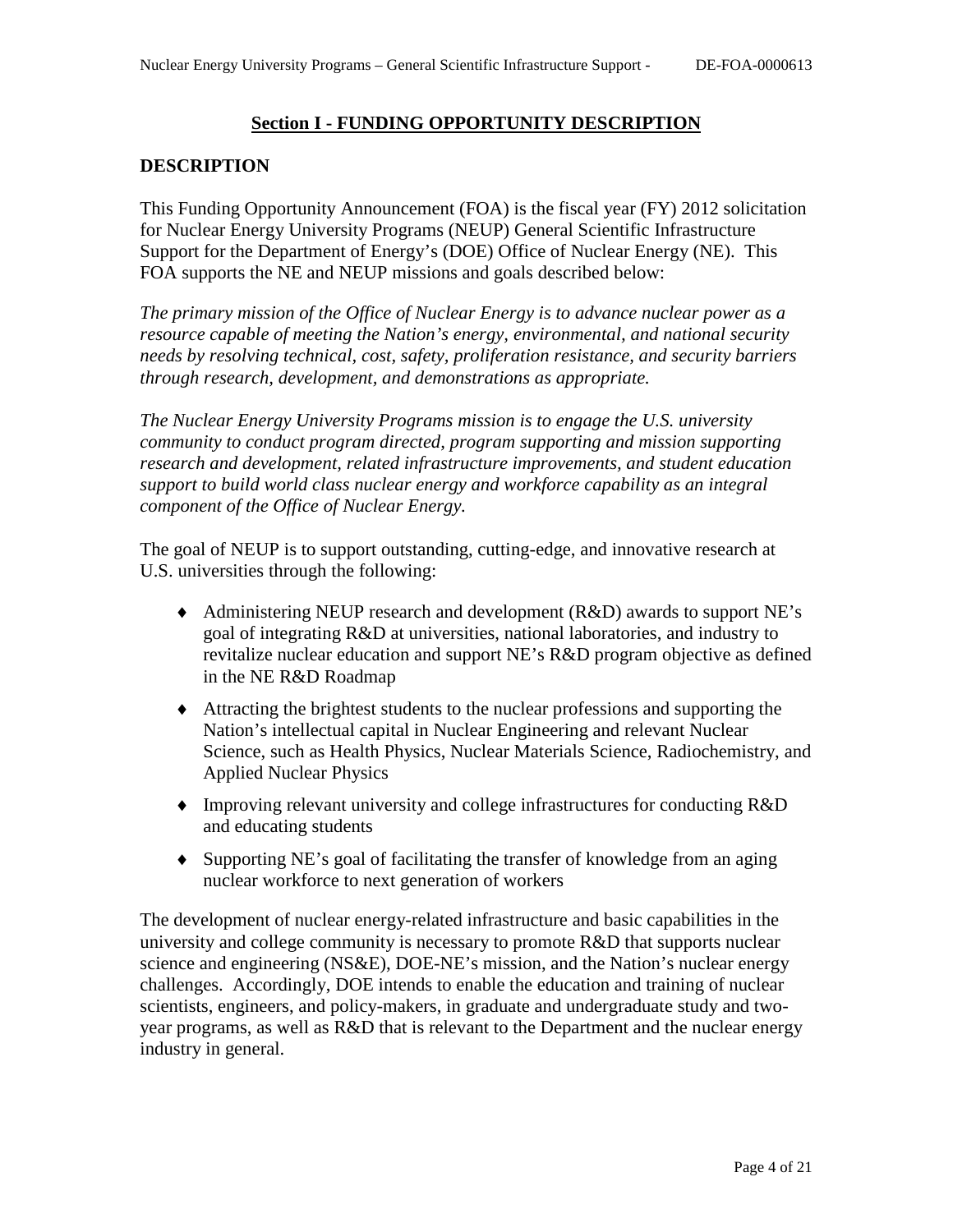This FOA includes a set of mandatory requirements and evaluation criteria that will be used in the selection of successful applications.

This FOA is seeking applications from U.S. universities and colleges for equipment and instrumentation infrastructure to support nuclear energy-related engineering and science teaching and research laboratories.

The infrastructure requested by a university should be individual, discrete, and definable items or capabilities that will support, maintain, or enhance the university's or college's capacity to attract and teach high quality students interested in nuclear energy-related studies; build the university's or college's NS&E basic research or education capabilities; or enhance the university's or college's capability to perform R&D that is relevant to DOE-NE's R&D mission.

Under this FOA, applications can be submitted for all equipment and instrumentation and associated facility upgrades requests that support nuclear energy-related R&D or education. This includes, but is not limited to, equipment and instrumentation for specialized facilities, classrooms and laboratories, and non-reactor NS&E research. Infrastructure requests that support the sharing and use of equipment and instrumentation by multiple campuses of a university or multiple universities are encouraged. Equipment and associated upgrades specifically for research reactors are the subject of a separate FOA (DE-FOA-0000614).

An application may include the purchase, set-up, and vendor installation costs for equipment and instrumentation, as well as building modifications that immediately support the installation and operation of the equipment. The application cannot include hiring or other human capital costs or the operation and maintenance of equipment. It also cannot include non-standard installation costs for equipment and instrumentation that are beyond the vendor's standard installation cost. Personnel or indirect university costs incurred for equipment installation or building modifications are not allowed.

Institution-specific costs, not specific to the equipment or instrumentation, are the responsibility of the university. For example, if a vendor needs to meet safety and health requirements to access the campus or a facility, then these costs are the responsibility of the university.

Only one application can be submitted in response to this FOA and in accordance with the requirements set forth in this announcement. The application may include multiple pieces of equipment that are needed to support the University's nuclear energy-related capabilities.

Funds available in response to this FOA are restricted to equipment or activities supporting research, teaching and education. Applications for equipment that increases operational profit are not allowed.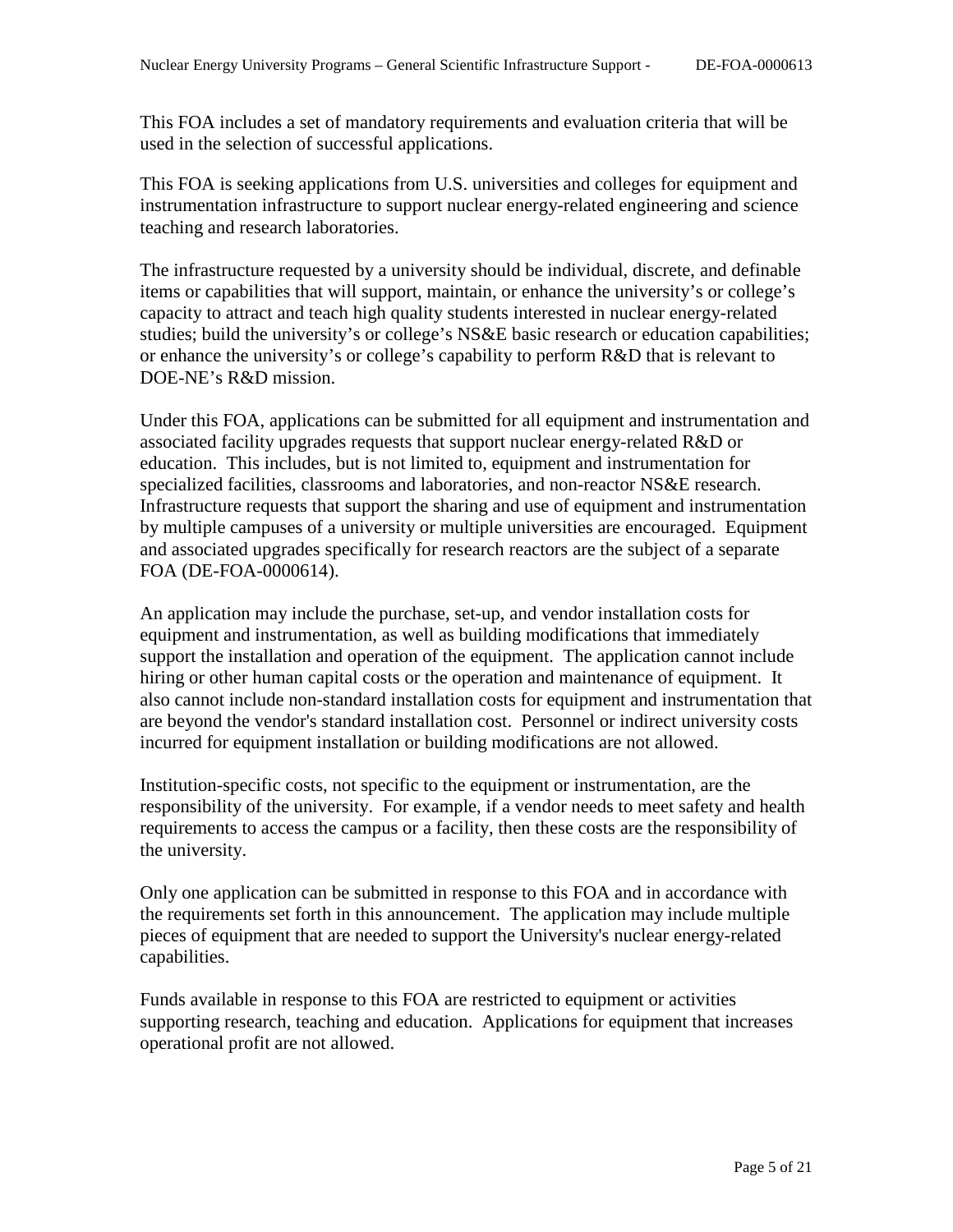# **Section II - AWARD INFORMATION**

# <span id="page-5-1"></span><span id="page-5-0"></span>**A. TYPE OF AWARD INSTRUMENT**

**Grants** 

DOE anticipates awarding grants under this FOA.

# <span id="page-5-2"></span>**B. ESTIMATED FUNDING**

Amount for New Awards

Given the extreme uncertainty of the FY 2012 Budget, DOE is not providing funding estimates at this time.

# <span id="page-5-3"></span>**C. MAXIMUM AND MINIMUM AWARD SIZE**

**Ceiling** (i.e., the maximum amount for an individual award made under this announcement): Up to \$300,000 (including cost match, see Section III.B)

**Floor** (i.e., the minimum amount for an individual award made under this announcement): None

# <span id="page-5-4"></span>**D. EXPECTED NUMBER OF AWARDS**

As noted above, the DOE budget is very uncertain. However, at this time, DOE anticipates making numerous awards, depending on the quality of the submissions and funding availability.

### <span id="page-5-5"></span>**E. ANTICIPATED AWARD RANGE**

DOE anticipates the awards will be in the \$150,000 to \$300,000 range for the total project period.

### <span id="page-5-6"></span>**F. PERIOD OF PERFORMANCE**

DOE anticipates making awards with an estimated project period of one (1) year. Additional time, if needed, may be requested and justified in the application.

### <span id="page-5-7"></span>**G. TYPE OF APPLICATION**

DOE will accept only new applications under this announcement.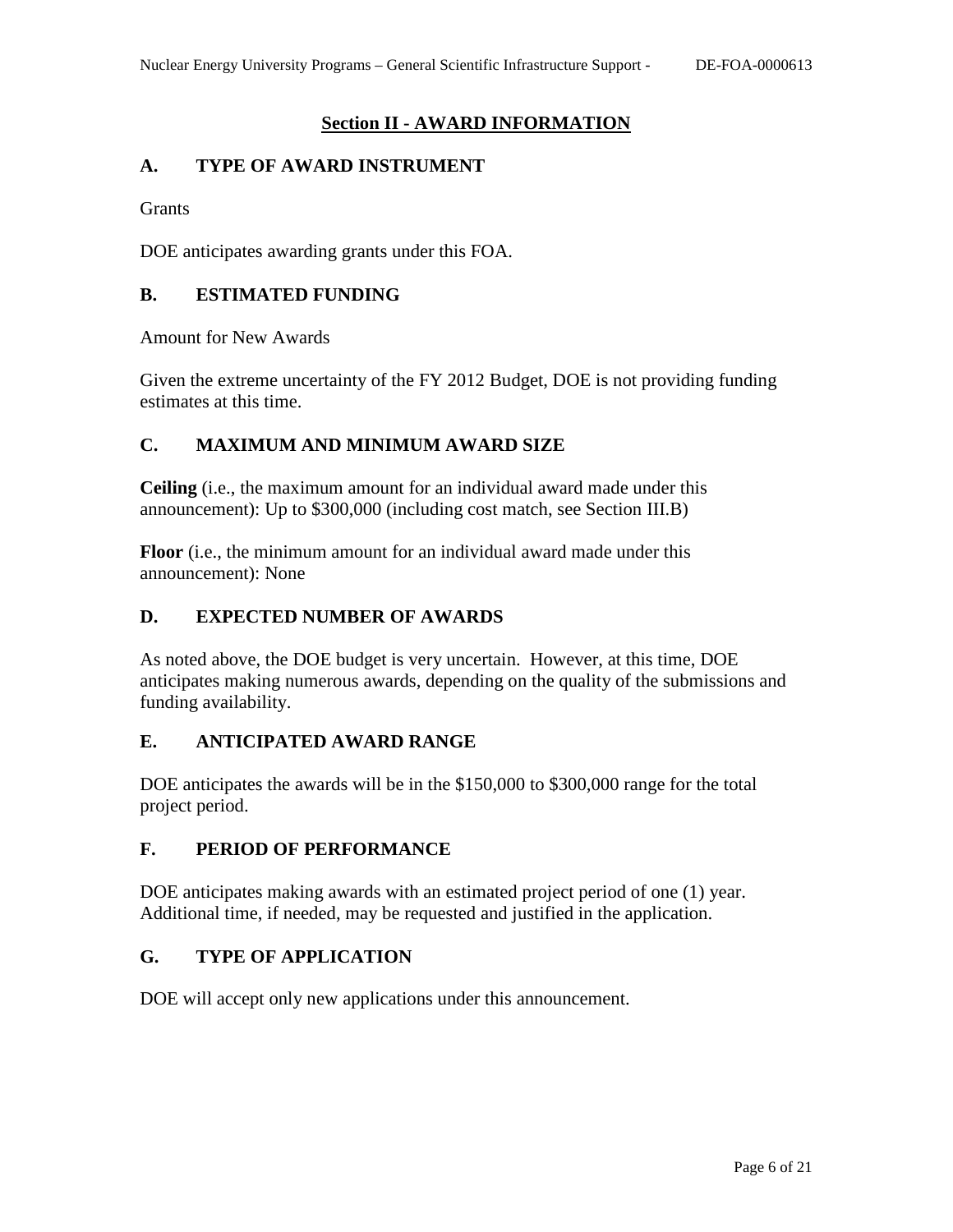# **Section III - ELIGIBILITY INFORMATION**

# <span id="page-6-1"></span><span id="page-6-0"></span>**A. ELIGIBLE APPLICANTS**

In accordance with 10 CFR Part 600.6(b), eligibility for award is restricted to U.S. universities, colleges, community colleges, and trade schools. Underrepresented Groups and Minority-Serving Institutions (e.g., Historically Black Colleges and Universities, Hispanic Serving Institutions, Tribal Serving Institutions) are encouraged to apply. The following link provides the list of minority serving institutions: [http://www.ed.gov/about/offices/list/ocr/edlite-minorityinst.html.](http://www.ed.gov/about/offices/list/ocr/edlite-minorityinst.html)

# <span id="page-6-2"></span>**B. COST SHARING/ MATCHING**

### **Cost Sharing Encouraged**

Cost sharing is encouraged, but not required.

Additional funding provided by DOE will be directly proportional to the university cost match (1:1) up to a DOE maximum of \$50,000 for installation and/or facility upgrades *directly* supportive of the equipment indicated in the application. The Award Ceiling (Section II.C) of \$300,000 includes this \$50,000 cost match. For example, since the ceiling is \$300,000 and the cost matching is \$50,000, the university may request up to \$250,000 and cost match up to an additional \$50,000 not to exceed \$300,000 in Government funds.

# <span id="page-6-3"></span>**C. OTHER ELIGIBILITY REQUIREMENTS**

<span id="page-6-4"></span>None

# **Section IV - APPLICATION AND SUBMISSION INFORMATION**

# <span id="page-6-5"></span>**A. ADDRESS TO REQUEST APPLICATION PACKAGE**

#### **Apply at Grants.gov**

Application forms and instructions are available at **Grants.gov.** To access these materials, go to http://www.grants.gov, select "Apply for Grants," and then select "Download Application Package." Enter the CFDA and/or the funding opportunity number located on the cover of this announcement and then follow the prompts to download the application package.

### <span id="page-6-6"></span>**B. LETTERS OF INTENT AND PRE-APPLICATIONS**

Letters of Intent are not required.

Pre-applications are not required.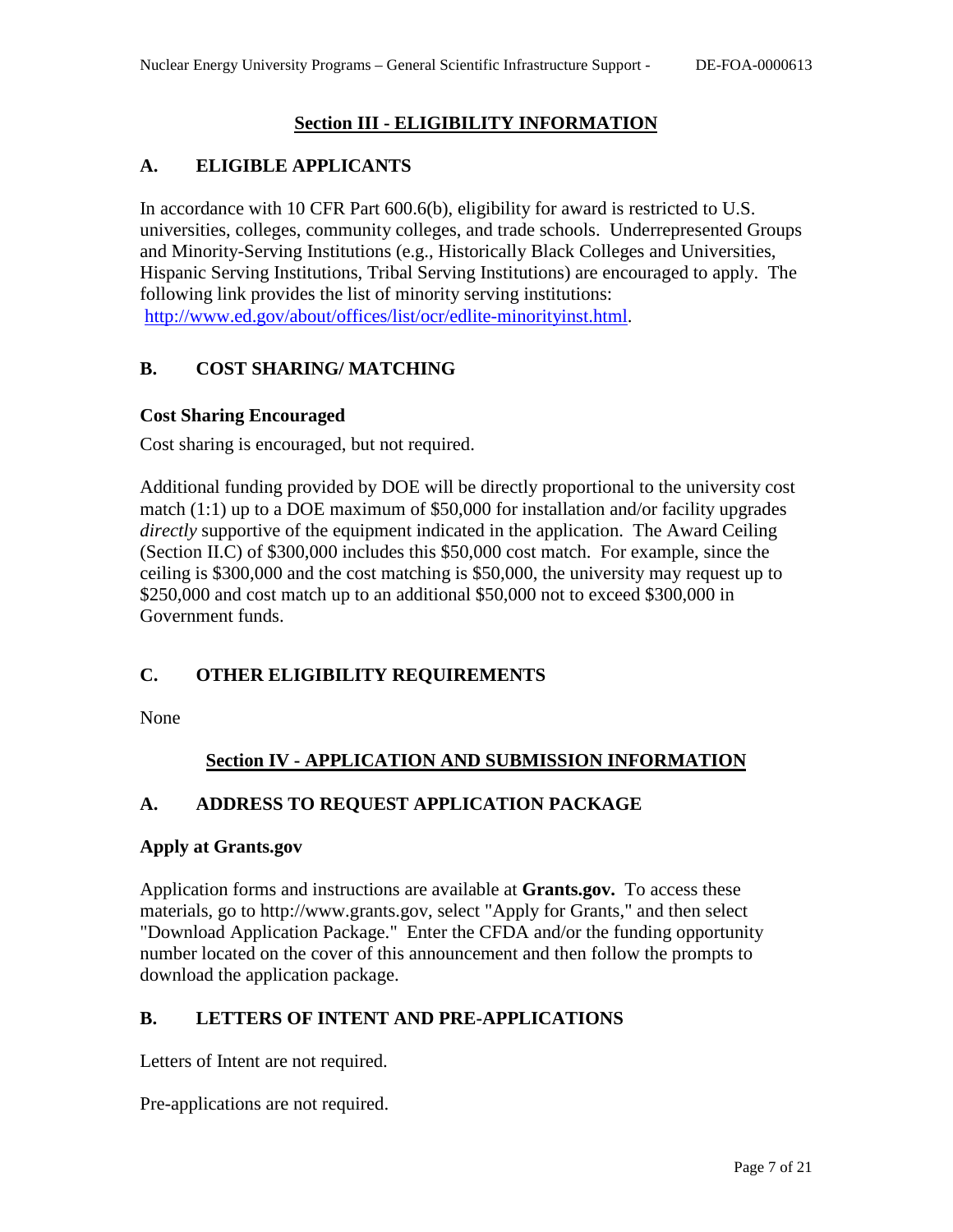# <span id="page-7-0"></span>**C. CONTENT AND FORM OF APPLICATION**

Applicants must complete the mandatory forms and any applicable optional forms (e.g., SF-LLL- Disclosure of Lobbying Activities) in accordance with the instructions on the forms and the additional instructions below. Files that are attached to the forms must be in Adobe Portable Document Format (PDF) unless otherwise specified in this announcement.

# **1. SF 424 - Application for Federal Assistance**

Complete this form first to populate data in other forms. Complete all required fields in accordance with the pop-up instructions on the form. The list of certifications and assurances referenced in Field 21 can be found on the DOE Financial Assistance Forms Page at [http://management.energy.gov/business\\_doe/business\\_forms.htm](http://management.energy.gov/business_doe/business_forms.htm) under Certifications and Assurances.

### **Project/Performance Site Location(s)**

Indicate the primary site where the work will be performed. If a portion of the project will be performed at any other site(s), identify the site location(s) in the blocks provided.

Note that the Project/Performance Site Congressional District is entered in the format of the 2 digit state code followed by a dash and a 3 digit Congressional district code, for example VA-001. Hover over this field for additional instructions.

Use the Next Site button to expand the form to add additional Project/Performance Site Locations.

### **Project Narrative File - Mandatory Other Attachment**

The project narrative must not exceed eight (8) pages, including cover page, table of contents, charts, graphs, maps, photographs, and other pictorial presentations, when printed using standard 8.5" by 11" paper with 1 inch margins (top, bottom, left, and right) single spaced. EVALUATORS WILL REVIEW ONLY THE NUMBER OF PAGES SPECIFIED IN THE PRECEDING SENTENCE. The font must not be smaller than 11 point. Do not include any Internet addresses (URLs) that provide information necessary to review the application. See Section VIII.D for instructions on how to mark proprietary application information. Save the information in a single file named "Project.pdf," and click on "Add Mandatory Other Attachment" to attach.

### **The project narrative must include:**

Project Objectives. This section should provide a clear, concise statement of the specific objectives/aims of the proposed project. Briefly describe the NS&E program(s) at your school; if you do not have a current program, describe your plans to establish such a program. Provide a narrative that describes how your application will further NS&E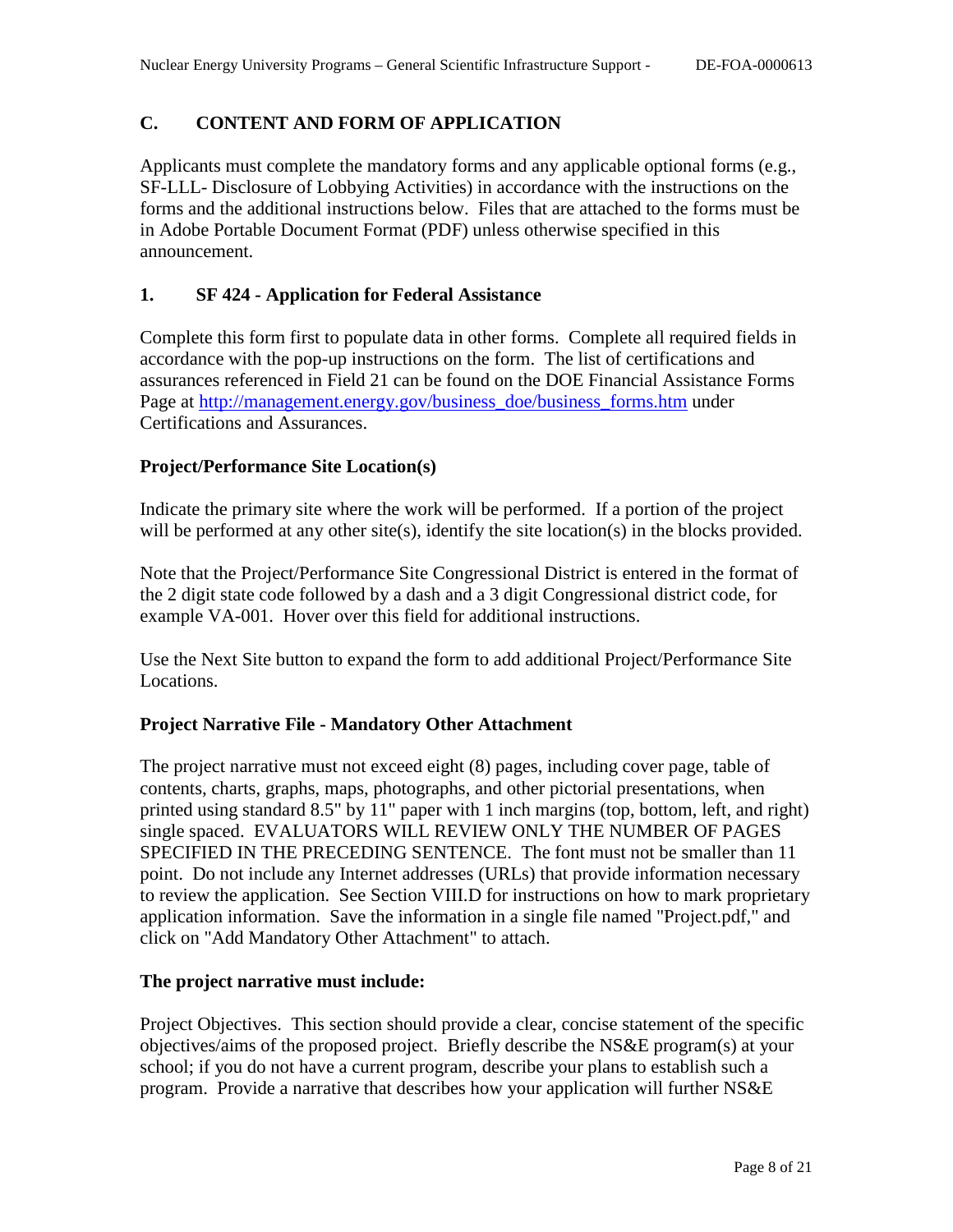R&D and education. Discuss the proposed objectives and goals for use of the equipment. Discuss how the request enables the institution's learning mission; and how the request fills current infrastructure gaps and/or complements existing infrastructure capabilities.

Merit Review Criterion Discussion. The section should be formatted to address each of the merit review criterion and sub-criterion listed in Section V.A. Provide sufficient information so that reviewers will be able to evaluate the application in accordance with these merit review criteria. DOE WILL EVALUATE AND CONSIDER ONLY THOSE APPLICATIONS THAT ADDRESS SEPARATELY EACH MERIT REVIEW CRITERION AND SUB-CRITERION.

Project Timetable: This section should outline as a function of time all the important activities or phases of the project.

Roles of Participants: Describe the capabilities and qualifications of the Principal Investigator and application team to accomplish the proposed work.

Facilities And Other Resources: Identify the facilities (e.g., office, laboratory, computer, etc.) to be used at each performance site listed and, if appropriate, indicate their capacities, pertinent capabilities, relative proximity, and extent of availability to the project. Describe only those resources that are directly applicable to the proposed work. Provide any information describing the other resources available to the project such as machine and electronics shops.

Equipment: Itemize the requested equipment and instrumentation including, as available, specifications such as type, size, and other key attributes.

Utilization: Provide a narrative that describes how your application will allow for student and faculty usage, both within the institution and by other entities or institutions. Provide a measure of the amount of use expected for the requested equipment and instrumentation. If there is a preexisting capability, provide a description of how readily accessible and/or currently utilized the resource is by other entities or institutions.

Cost Sharing/Matching: If applying for cost matching, describe the amount of cost matching being provided by the University and the purpose for which it will be used. The matching funds are to be used for installation and/or facility upgrades that are *directly* supportive of the equipment purchased through the award. As stated in Section III.B, additional funding provided by DOE will be directly proportional to the university cost match (1:1) up to a DOE maximum of \$50,000.

At the time the application is submitted, the applicant must provide firm funding commitment letters from all contributing university elements regarding funds to match DOE's contribution of up to \$50,000. If more than one university element will provide funds, this information should be summarized in a table format. The commitment letter(s), which indicate the amount and nature of the matching funds, should be included as an attachment to the application. Letters must be signed by a person authorized to commit the expenditure of funds by the entity and be provided in a PDF format. Save the letters in a portable document format (PDF) file named "FCL" and attach to the Other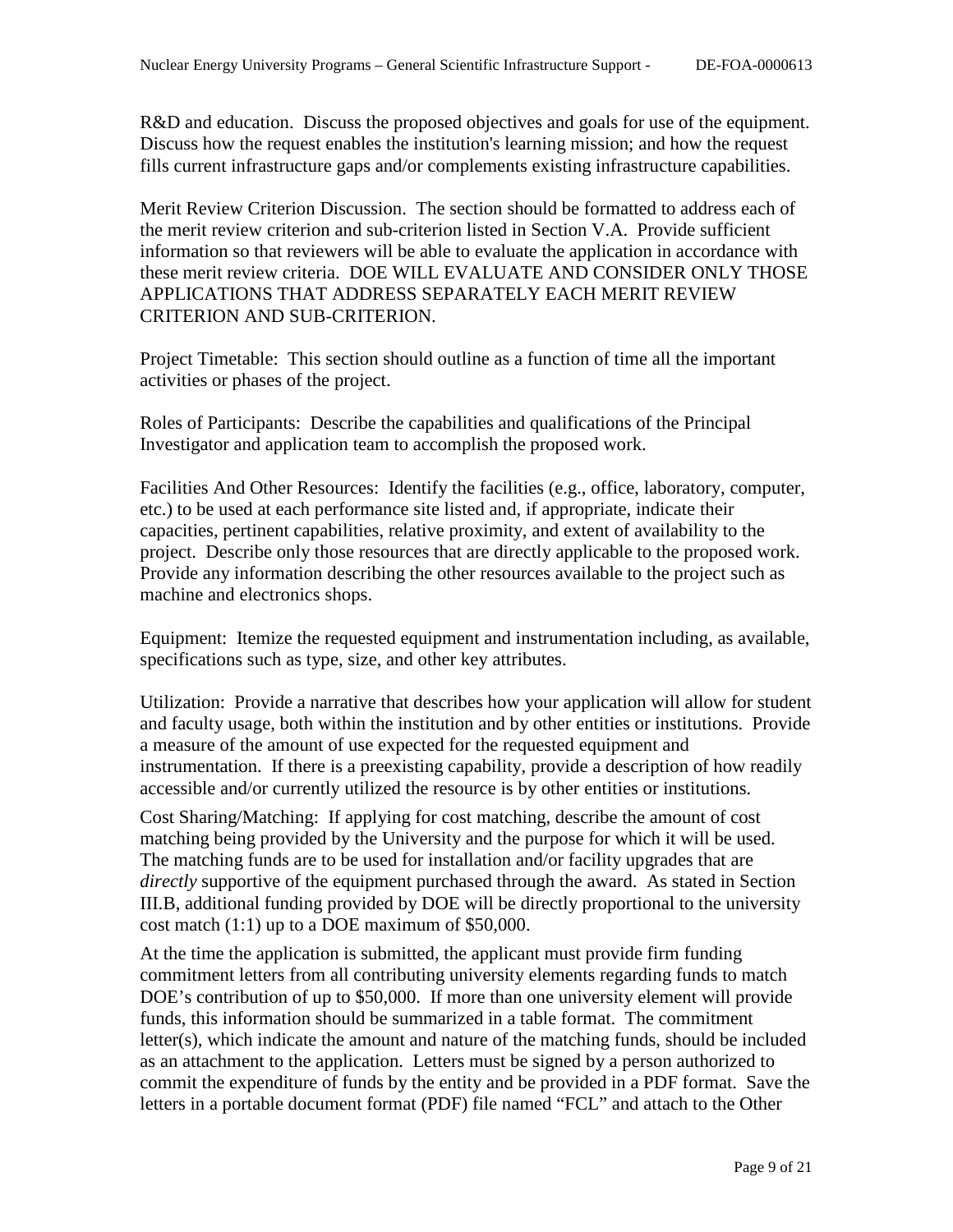Attachment Files. Commitment letters are not included in the eight (8) page limitation.

# **Project Summary/Abstract File**

The project summary/abstract must contain a summary of the proposed activity suitable for dissemination to the public. It should be a self-contained document that identifies the name of the applicant, the project director/principal investigator(s), the project title, the objectives of the project, a description of the project, including methods to be employed, the potential impact of the project (i.e., benefits, outcomes), and major participants (for collaborative projects). This document must not include any proprietary or sensitive business information as the Department may make it available to the public if an award is made. The project summary must not exceed one (1) page when printed using standard 8.5" by 11" paper with 1" margins (top, bottom, left and right) single spaced with font no smaller than 11 point. Save this information in a file named "Summary.pdf," and click on "Add Optional Other Attachment" to attach.

# **SF 424 A Excel, Budget Information - Non-Construction Programs File**

Applicants must provide a separate budget for each year of support requested and a cumulative budget for project period. Use the SF 424 A Excel, "Budget Information - Non Construction Programs" form on the DOE Financial Assistance Forms Page at [http://management.energy.gov/business\\_doe/business\\_forms.htm.](http://management.energy.gov/business_doe/business_forms.htm)

Applicants may request funds under any of the Object Class Categories as long as the item and amount are necessary to perform the proposed work, meet all the criteria for allowability under the applicable Federal cost principles, and are not prohibited by the funding restrictions in this announcement (See Section IV, G). Save the information in a single file named "SF424A.xls," and click on "Add Optional Other Attachment" to attach.

### **Budget Justification File**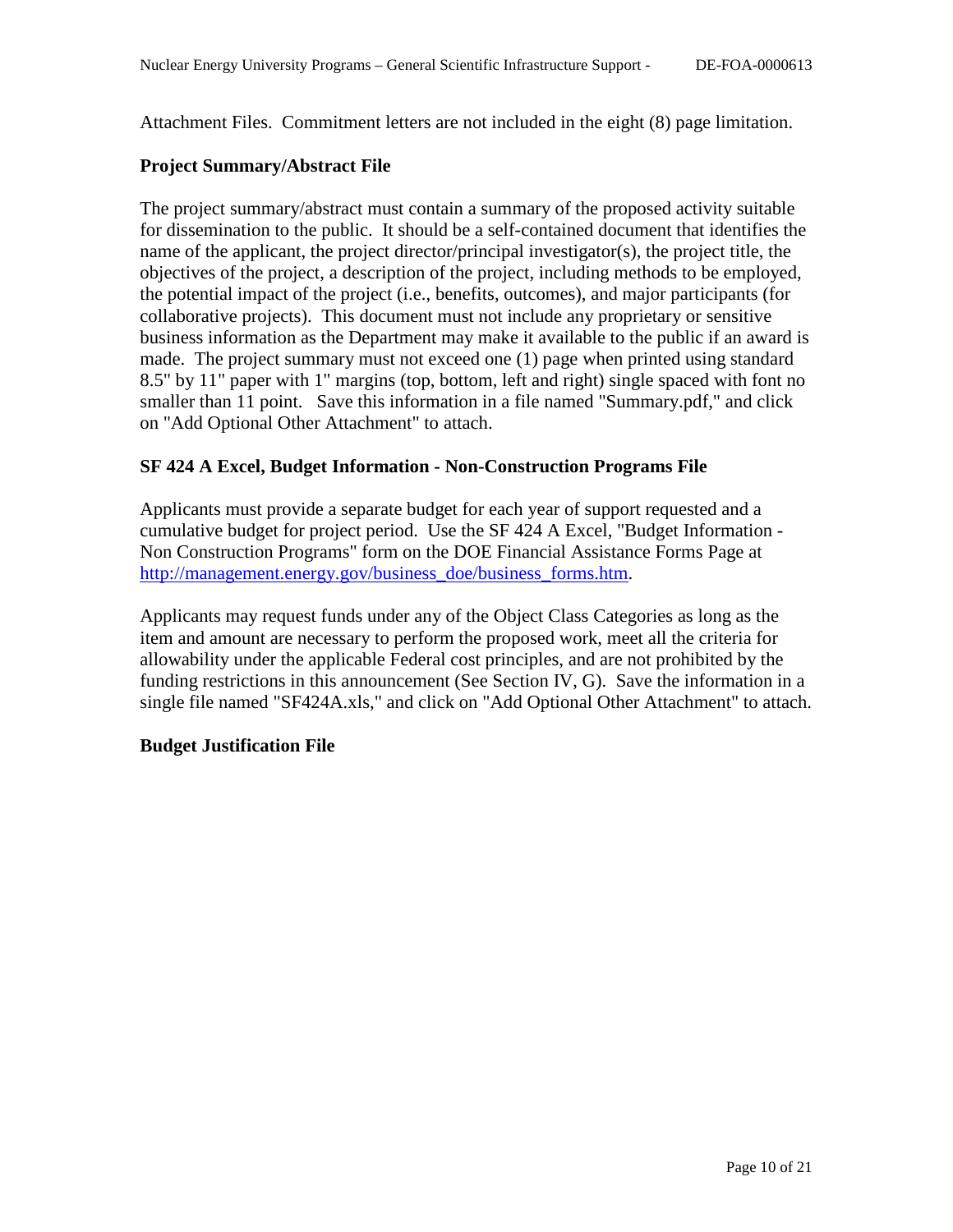Applicants must justify the costs proposed in each Object Class Category/Cost Classification category (e.g.; provide a list of equipment and cost of each item; and provide any other information you wish to support your budget). **Applicants must submit vendor quotes or referenced costs (catalog pricing) for any single item over \$25,000.** (*Current vendor quotations for the specific equipment or service are required prior to award*.) Current vendor quotes will be required for equipment or services exceeding \$25,000 prior to award. Provide the name of your cognizant/oversight agency, if you have one, and the name and phone number of the individual responsible for negotiating your indirect rates. If cost sharing is required, applicants must have a letter from each third party contributing cost sharing (i.e., a party other than the organization submitting the application) stating that the third party is committed to providing a specific minimum dollar amount of cost sharing. In the budget justification, identify the following information for each third party contributing cost sharing: (1) the name of the organization; (2) the proposed dollar amount to be provided; (3) the amount as a percentage of the total project cost; and (4) the proposed cost sharing - cash, services, or property. By submitting your application, you are providing assurance that you have signed letters of commitment. Successful applicants will be required to submit these signed letters of commitments. Save the budget justification information in a single file named "Budget.pdf," and click on "Add Optional Other Attachment" to attach.

### **Current and Pending Support**

Identify funding that is pending or has been awarded, for similar activities related to nuclear infrastructure/ curriculum within the last three years. Please identify by source and amount requested/awarded. Save the information in a file named "Support.pdf" click on "Add Optional Other Attachment" to attach.

### **Awardee Points of Contact (POC) Data Input Sheet**

Applicants must complete a POC Data Input Sheet for each sub-grant area. See Attachment B for fillable Excel document. Save the information in a file named "POC.xls: click on "Add Optional Other Attachment" to attach.

# **2. SF-LLL Disclosure of Lobbying Activities**

If applicable, complete SF-LLL. Applicability: If any funds other than Federal appropriated funds have been paid or will be paid to any person for influencing or attempting to influence an officer or employee of any agency, a Member of Congress, an officer or employee of Congress, or an employee of a Member of Congress in connection with the grant/cooperative agreement, you must complete and submit Standard Form - LLL, "Disclosure Form to Report Lobbying."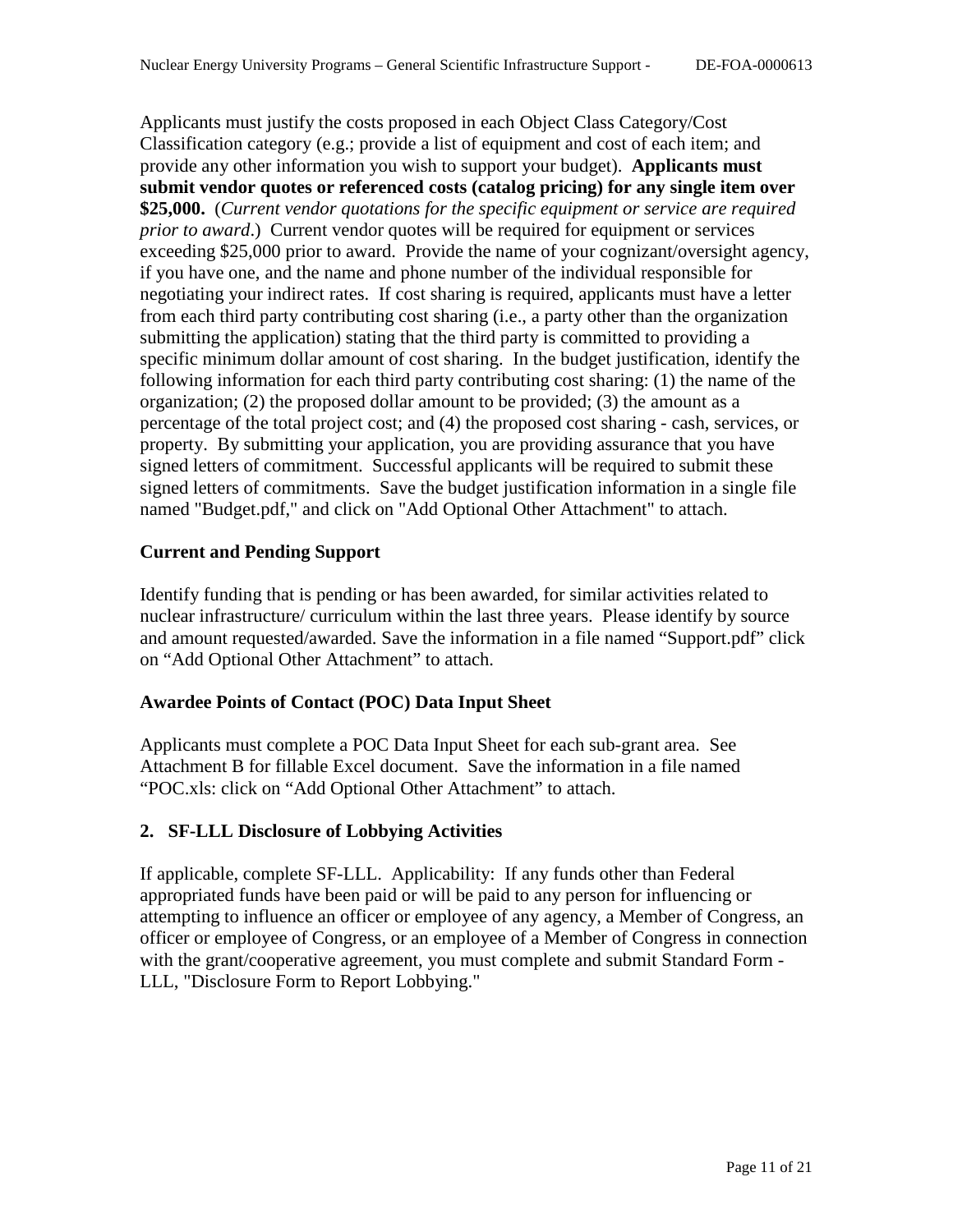# **Summary of Required Forms/Files**

Applications must include the following documents:

| <b>Name of Document</b>                                                    | <b>Format</b> | <b>File Name</b> |
|----------------------------------------------------------------------------|---------------|------------------|
| Application for Federal Assistance - SF424                                 | Form          | N/A              |
| Project/Performance Site Location(s)                                       | Form          | N/A              |
| Other Attachments Form: Attach the following<br>files to this form:        | Form          | N/A              |
| Project Narrative File                                                     | <b>PDF</b>    | Project.pdf      |
| Project Summary/Abstract File                                              | <b>PDF</b>    | Summary.pdf      |
| SF 424A File - Budget Information for Non-<br><b>Construction Programs</b> | Excel         | $SF424A$ .xls    |
| <b>Budget Justification File</b>                                           | <b>PDF</b>    | Budget.pdf       |
| <b>Current and Pending Support</b>                                         | <b>PDF</b>    | Support.pdf      |
| Completed Awardee Point of Contact Data<br><b>Sheet</b>                    | <b>PDF</b>    | POC.pdf          |
| Financial Commitment Letter(s), if applicable                              | <b>PDF</b>    | FCL.pdf          |
| SF-LLL Disclosure of Lobbying Activities, if<br>applicable.                | Form          | N/A              |

# **Summary of Required Forms/Files Your application must include the following documents:**

### <span id="page-11-0"></span>**D. SUBMISSIONS FROM SUCCESSFUL APPLICANTS**

DOE reserves the right to request from successful applicants additional or clarifying information for any reason deemed necessary, including, but not limited to:

- Indirect cost information;
- Other budget information;
- Name and phone number of the Designated Responsible Employee for complying with national policies prohibiting discrimination (See 10 CFR 1040.5)
- Representation of Limited Rights Data and Restricted Software, if applicable.
- Commitment Letter from Third Parties Contributing to Cost Sharing, if applicable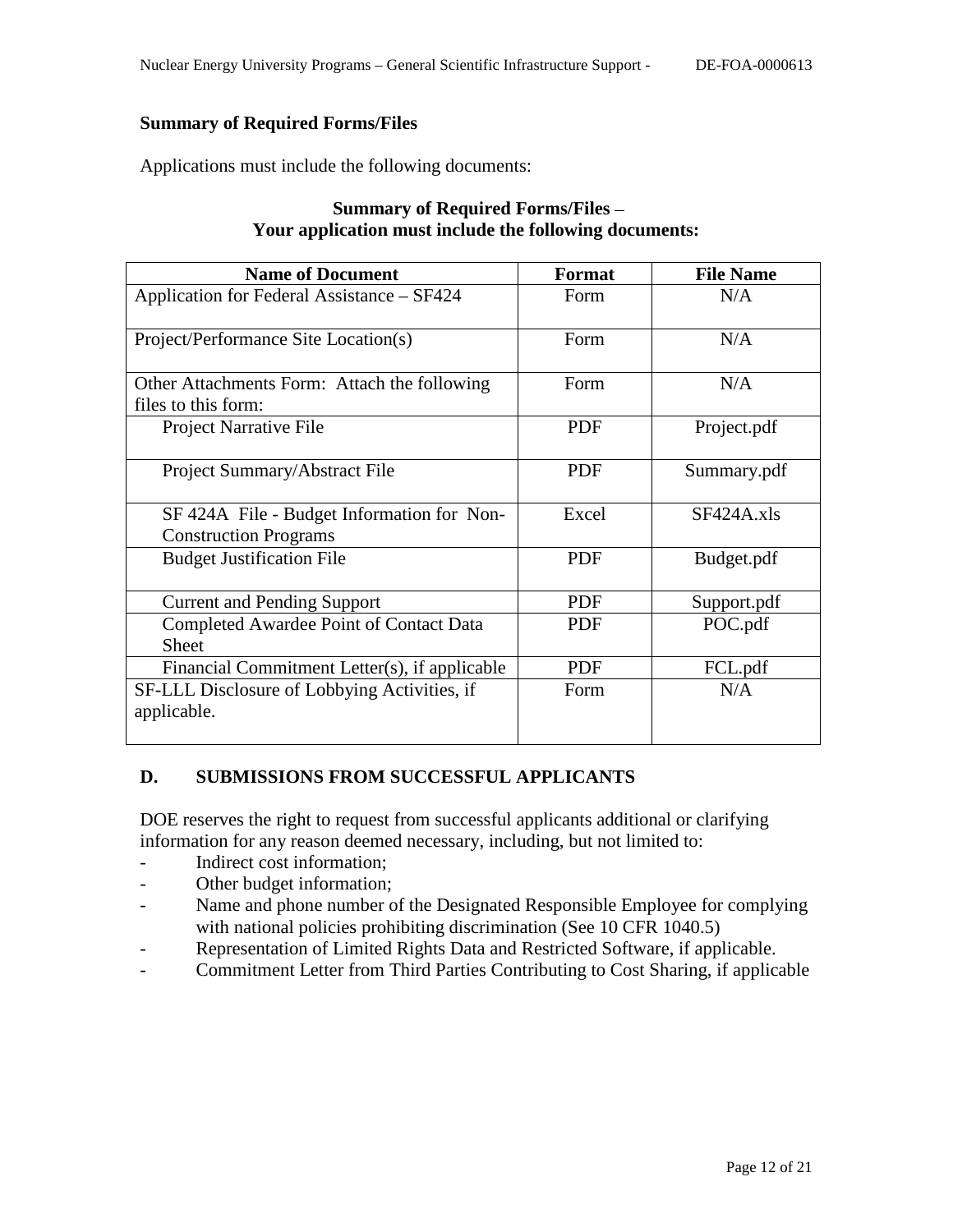# <span id="page-12-0"></span>**E. SUBMISSION DATES AND TIMES**

**Pre-application Due Date:** Pre-applications are not required.

#### **Applications Due Date: 02/08/2012**

Applications must be received by 02/08/2012, no later than 8:00 PM Eastern Standard Time. Applicants are encouraged to transmit applications well before the deadline. APPLICATIONS RECEIVED AFTER THE DEADLINE WILL NOT BE REVIEWED OR CONSIDERED FOR AWARD.

### <span id="page-12-1"></span>**F. INTERGOVERNMENTAL REVIEW**

#### **Program Not Subject to Executive Order 12372**

This program is not subject to Executive Order 12372 - Intergovernmental Review of Federal Programs.

### <span id="page-12-2"></span>**G. FUNDING RESTRICTIONS**

Cost Principles. Costs must be allowable, allocable, and reasonable in accordance with the applicable Federal cost principles referenced in 10 CFR Part 600. The cost principles for commercial organization are in FAR Part 31.

Pre-award Costs. Recipients may charge to an award resulting from this announcement pre-award costs that were incurred within the ninety (90) calendar-day period immediately preceding the effective date of the award, if the costs are allowable in accordance with the applicable Federal cost principles referenced in 10 CFR Part 600. Recipients must obtain the prior approval of the contracting officer for any pre-award costs that are for periods greater than this 90 day calendar period.

Pre-award costs are incurred at the applicant's risk. DOE is under no obligation to reimburse such costs if for any reason the applicant does not receive an award or if the award is made for a lesser amount than the applicant expected.

### <span id="page-12-3"></span>**H. OTHER SUBMISSION AND REGISTRATION REQUIREMENTS**

#### **1. Where to Submit**

# **APPLICATIONS MUST BE SUBMITTED THROUGH GRANTS.GOV TO BE CONSIDERED FOR AWARD.**

Submit electronic applications through the "Apply for Grants" function at www.Grants.gov. If you have problems completing the registration process or submitting your application, call Grants.gov at 1-800-518-4726 or send an email to support@grants.gov.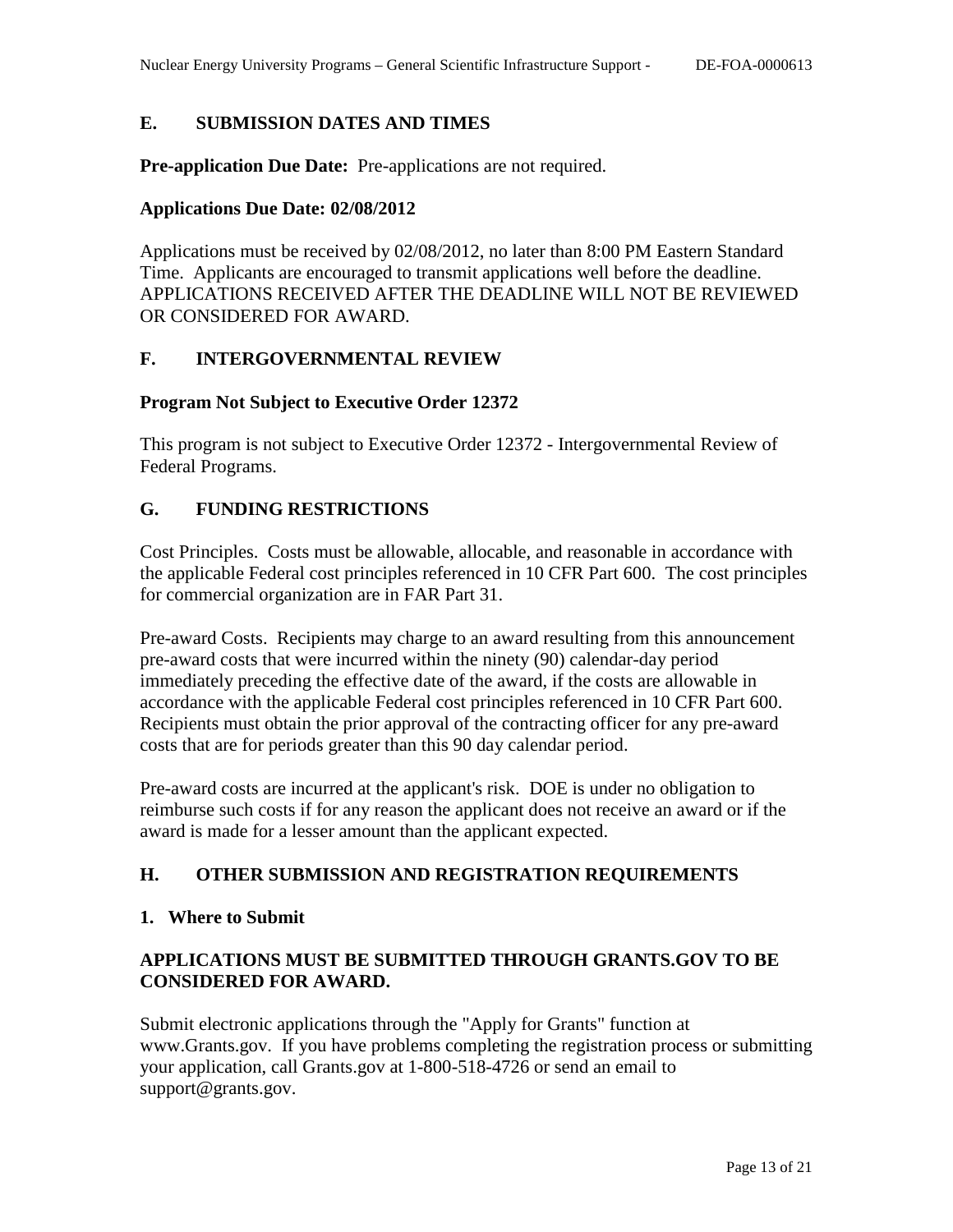### **2. Registration Process**

#### **One Time Registration Process**

You must COMPLETE the one-time registration process (all steps) before you can submit your first application through Grants.gov (See www.grants.gov/GetStarted). We recommend that you start this process at least three weeks before the application due date. It may take 21 days or more to complete the entire process. Use the Grants.gov Organizational Registration Checklists at

http://www.grants.gov/assets/OrganizationRegCheck.pdf to guide you through the process. IMPORTANT: During the CCR registration process, you will be asked to designate an E-Business Point of Contact (EBIZ POC). The EBIZ POC must obtain a special password called "Marketing Partner Identification Number" (MPIN). When you have completed the process, you should call the Grants.gov Helpdesk at 1-800-518-4726 to verify that you have completed the final step (i.e., Grants.gov registration).

### **3. Application Receipt Notices**

After an application is submitted, the Authorized Organization Representative (AOR) will receive a series of four e-mails. It is extremely important that the AOR watch for and save each of the emails. It may take up to two (2) business days from application submission to receipt of email Number 2. The titles of the four e-mails are:

Number 1 - Grants.gov Submission Receipt Number

Number 2 - Grants.gov Submission Validation Receipt for Application Number

Number 3 - Grants.gov Grantor Agency Retrieval Receipt for Application Number

<span id="page-13-0"></span>Number 4 - Grants.gov Agency Tracking Number Assignment for Application Number

### **Section V - APPLICATION REVIEW INFORMATION**

#### <span id="page-13-1"></span>**A. CRITERIA**

#### **1. Initial Review Criteria**

### **Application Award Eligibility**

Prior to a comprehensive merit evaluation, DOE will perform an initial review to determine that (1) the applicant is eligible for an award; (2) the information required by the funding opportunity announcement has been submitted; and (3) the proposed project is responsive to the objectives of the funding opportunity announcement. Applications that fail to pass the initial review will not be forwarded for merit review and will be eliminated from further consideration.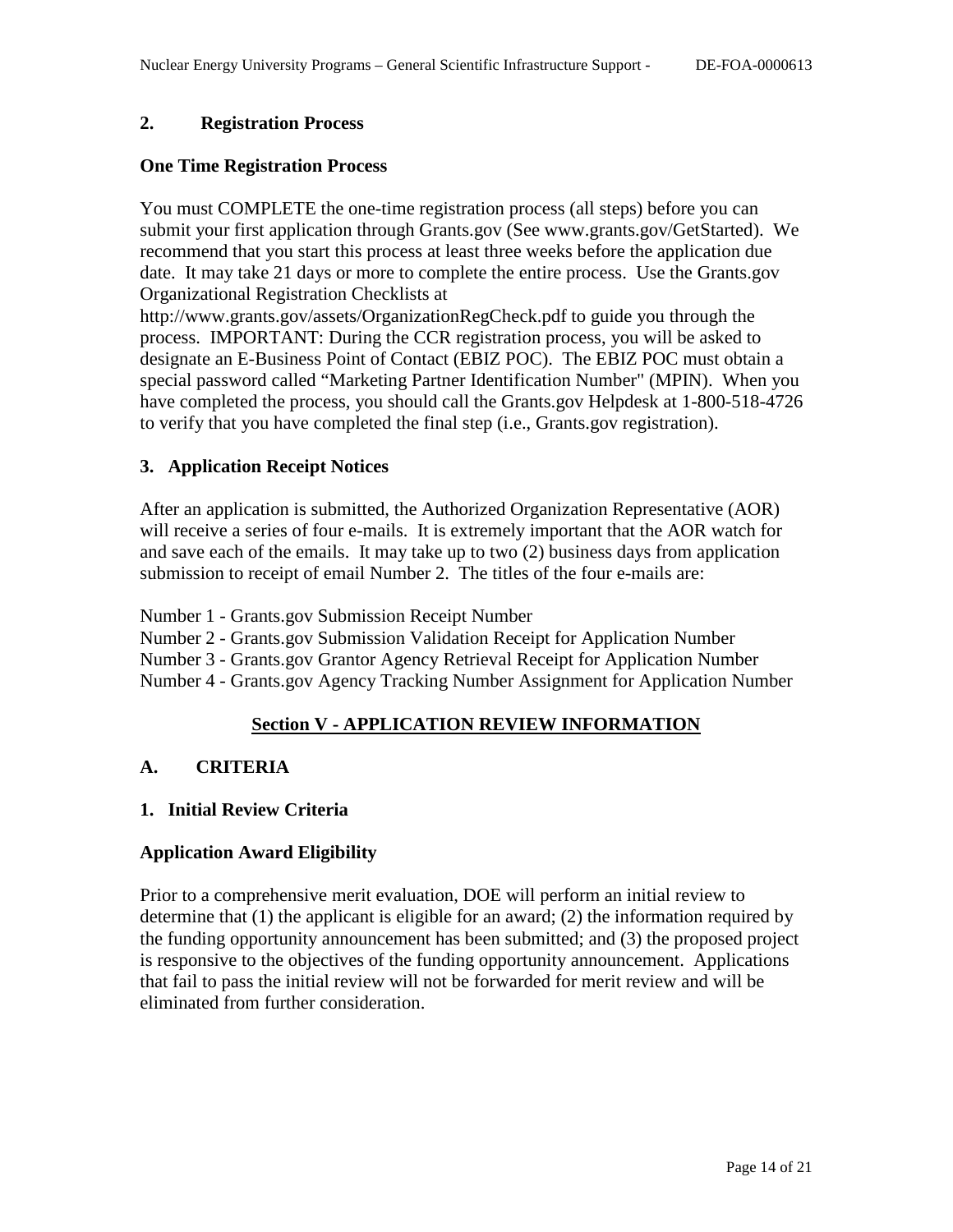# **2. Merit Review Criteria**

The following evaluation criteria and weights will be used to evaluate applications submitted under this FOA:

Rating criteria include demonstrations of increasing or enhancing research or teaching capabilities.

- a. (50%) Potential of the requested equipment, instrumentation, modification, or service to improve or expand the research and training capabilities;
- b. (20%) Adequacy of the number and qualifications of key persons developing and carrying out the project, and the qualification of project personnel assessing project results and disseminating findings.
- c. (20%) Amount of student and faculty usage of the capabilities, and the amount and variety of research and/or services actually provided by the facility; and
- d. (10%) Reasonableness of the proposed equipment or instrumentation to achieve the proposed objectives.

### **3. Other Selection Factors**

The selection official may also consider the following program policy factors in the selection process:

- Degree to which proposed project optimizes use of available DOE funding to achieve NEUP goals and objectives.
- Application selection may optimize appropriate mix of projects to achieve NEUP goals and objectives.
- Other Cost/Budget considerations, including cost reasonableness of the equipment or instrumentation to achieve the proposed objectives.
- Existing NS&E Program, or realistic plan to establish NS&E program.
- Underrepresented Groups and Minority Serving Institutions that submit a competitive application.

# <span id="page-14-0"></span>**B. REVIEW AND SELECTION PROCESS**

### **1. Merit Review**

### **Applications Subject to Merit Review**

Applications that pass the initial review will be subjected to a merit review in accordance with the guidance provided in the "Department of Energy Merit Review Guide for Financial Assistance." This guide is available under Financial Assistance, Regulations, and Guidance at [http://www.management.energy.gov/documents/meritrev.pdf.](http://www.management.energy.gov/documents/meritrev.pdf)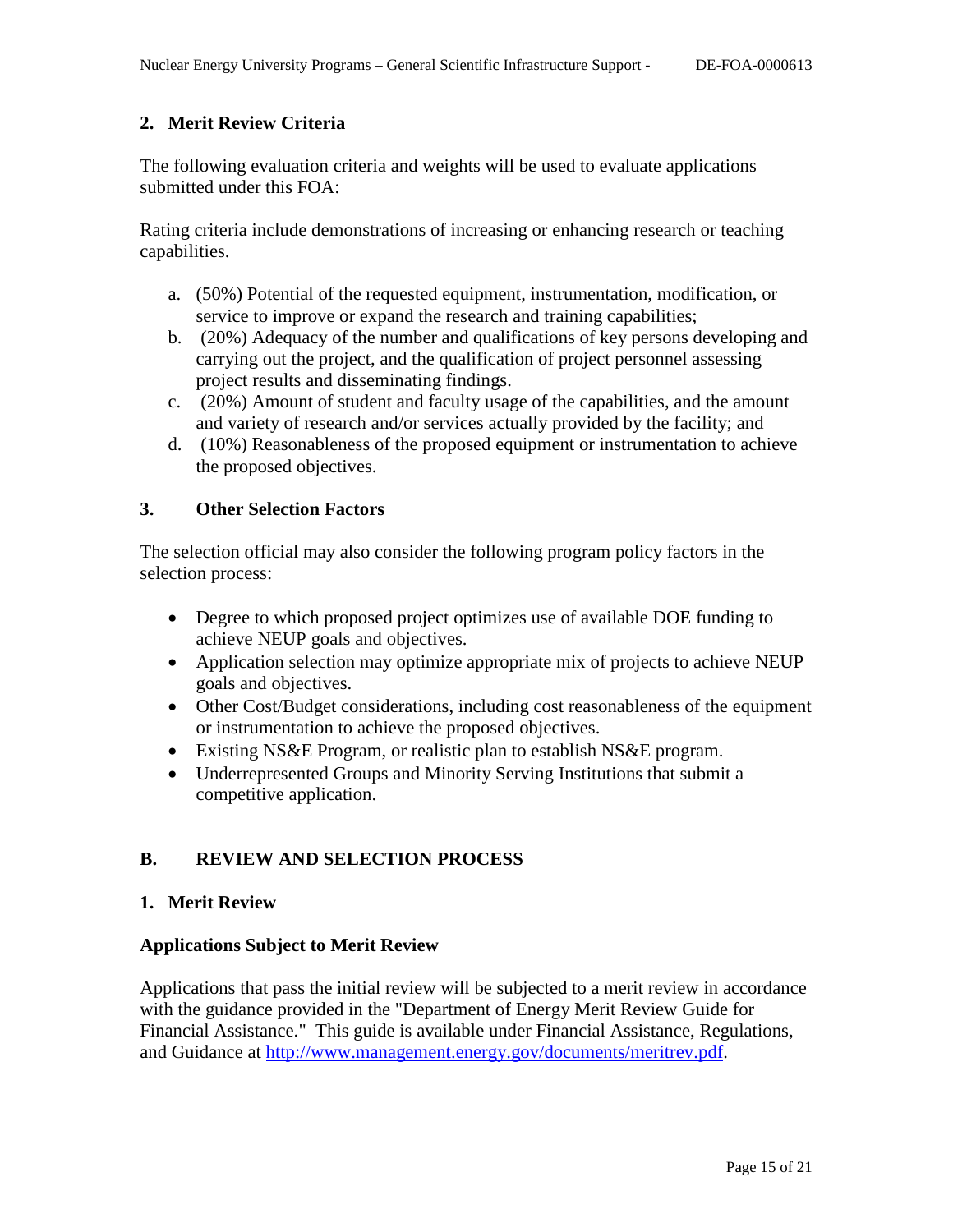### **2. Selection**

### **Selection Official Consideration**

The Selection Official will consider the merit review recommendation and other selection factors.

### **3. Discussions and Award**

#### **Government Discussions with Applicant**

The Government may enter into discussions with applicants for any reason deemed necessary, including but not limited to: (1) the budget is not appropriate or reasonable for the requirement; (2) only a portion of the application is selected for award; (3) the Government needs additional information to determine that the recipient is capable of complying with the requirements in 10 CFR Part 600; and/or (4) special terms and conditions are required. Failure to resolve satisfactorily the issues identified by the Government will preclude award to the applicant.

# <span id="page-15-0"></span>**C. ANTICIPATED NOTICE OF SELECTION AND AWARD DATES**

#### **Selection and Award Date**

DOE anticipates notifying applicants selected for award by June 2012 and making awards by August 2012.

# **Section VI - AWARD ADMINISTRATION INFORMATION**

### <span id="page-15-2"></span><span id="page-15-1"></span>**A. AWARD NOTICES**

#### **1. Notice of Selection**

#### **Selected Applicants Notification**

DOE will notify applicants selected for award. This notice of selection is not an authorization to begin performance. (See Section IV.G with respect to the allowability of pre-award costs.)

#### **Non-selected Notification**

Organizations whose applications are not selected will be advised as promptly as possible. This notice will explain why the application was not selected.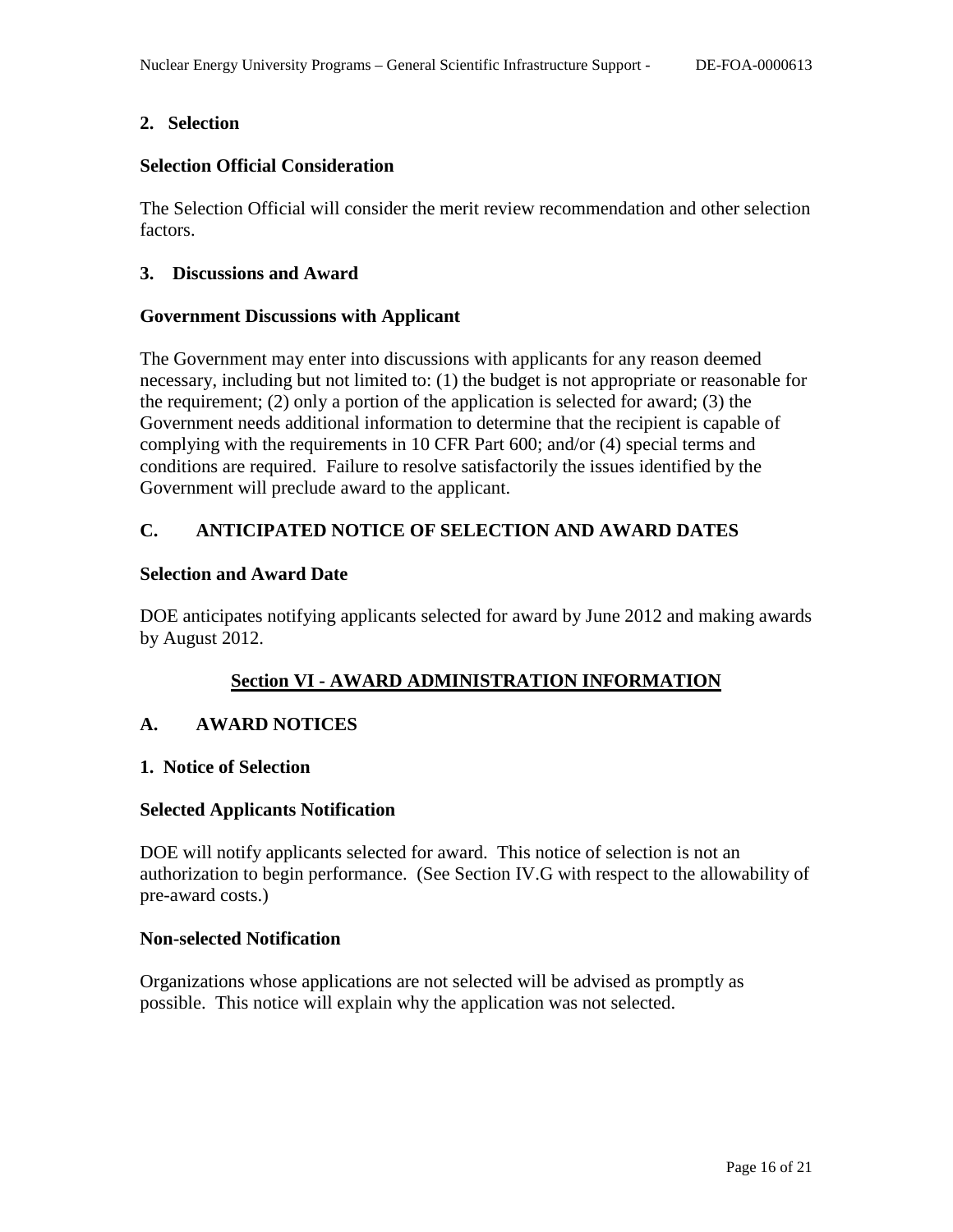### **2. Notice of Award**

### **Notice of Award**

A Notice of Financial Assistance Award issued by the contracting officer is the authorizing award document. It normally includes either as an attachment or by reference: (1) Special Terms and Conditions; (2) Applicable program regulations, if any; (3) Application as approved by DOE.; (4) DOE assistance regulations at 10 CFR part 600, or, for Federal Demonstration Partnership (FDP) institutions, the FDP terms and conditions; (5) National Policy Assurances To Be Incorporated As Award Terms; (6) Budget Summary; and (7) Federal Assistance Reporting Checklist, which identifies the reporting requirements.

For grants and cooperative agreements made to universities, non-profits, and other entities subject to Title 2 CFR the Award also includes the Research Terms and Conditions located at http://www.nsf.gov/bfa/dias/policy/rtc/index.jsp.

# <span id="page-16-0"></span>**B. ADMINISTRATIVE AND NATIONAL POLICY REQUIREMENTS**

### **1. Administrative Requirements**

The administrative requirements for DOE grants and cooperative agreements are contained in 10 CFR Part 600 (See: http://ecfr.gpoaccess.gov). Grants and cooperative agreements made to universities, non-profits, and other entities subject to Title 2 of the CFR and are subject to the Research Terms and Conditions located on the National Science Foundation web site at [http://www.nsf.gov/bfa/dias/policy/rtc/index.jsp.](http://www.nsf.gov/bfa/dias/policy/rtc/index.jsp)

### **DUNS AND CCR REQUIREMENTS**

Additional administrative requirements for DOE grants and cooperative agreements are contained in 2 CFR Part 25 (See: http://ecfr.gpoaccess.gov). Prime awardees must keep their data at CCR current. Subawardees at all tiers must obtain DUNS numbers and provide the DUNS to the prime awardee before the subaward can be issued.

### **SUBAWARD AND EXECUTIVE REPORTING**

Additional administrative requirements necessary for DOE grants and cooperative agreements to comply with the Federal Funding and Transparency Act of 2006 (FFATA) are contained in 2 CFR Part 170. (See: http://ecfr.gpoaccess.gov). Prime awardees must register with the new FSRS database and report the required data on their first tier subawardees. Prime awardees must report the executive compensation for their own executives as part of their registration profile in the CCR.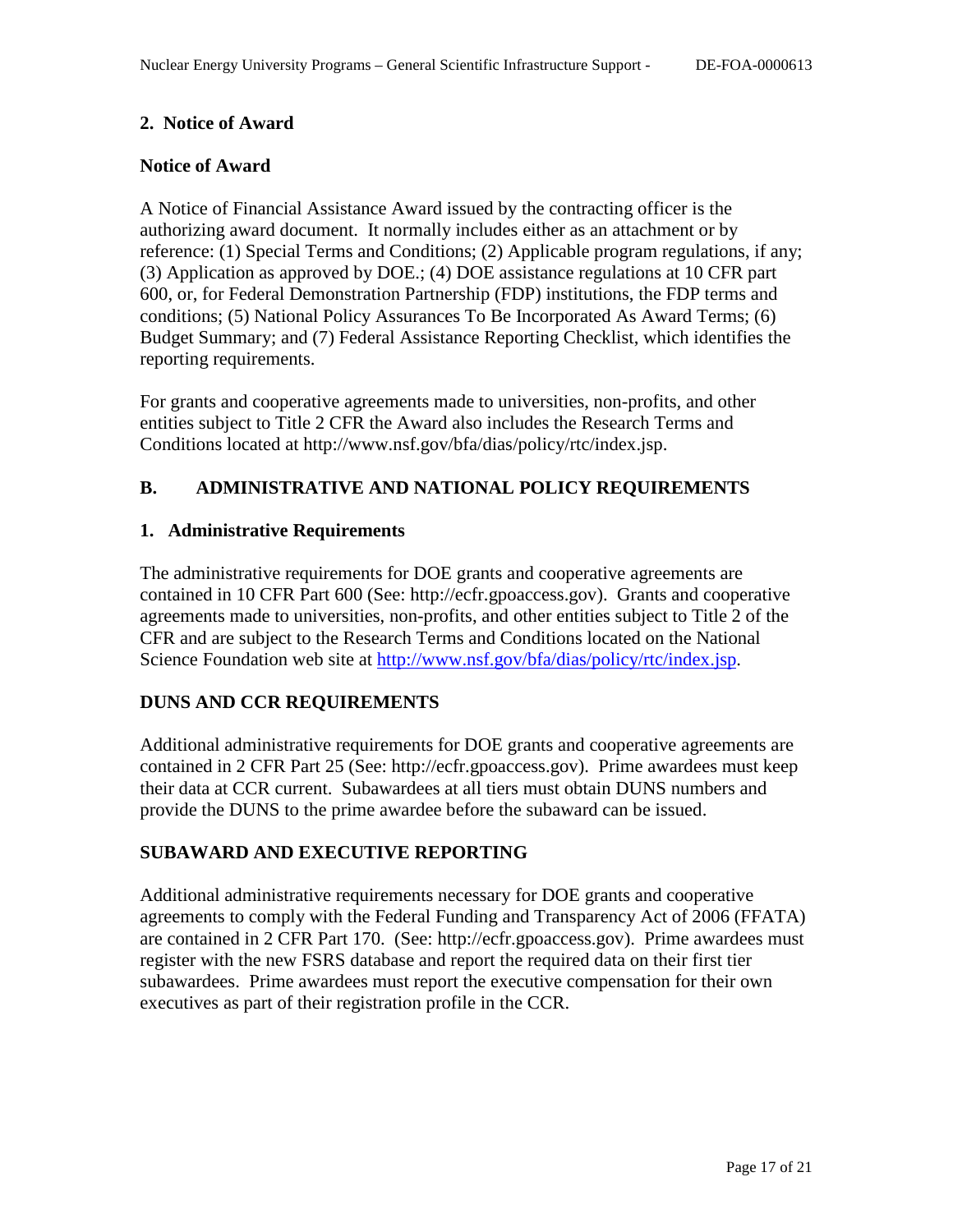#### **2. Special Terms and Conditions and National Policy Requirements**

Special Terms and Conditions and National Policy Requirements. The DOE Special Terms and Conditions for Use in Most Grants and Cooperative Agreements are located at http://management.energy.gov/business\_doe/business\_forms.htm.

The National Policy Assurances To Be Incorporated As Award Terms are located at http://www.nsf.gov/bfa/dias/policy/rtc/appc.pdf.

Intellectual Property Provisions. The standard DOE financial assistance intellectual property provisions applicable to the various types of recipients are located at http://www.gc.doe.gov/financial\_assistance\_awards.htm.

# <span id="page-17-0"></span>**C. REPORTING**

Reporting requirements are identified on the Federal Assistance Reporting Checklist, DOE F 4600.2, attached to the award agreement. For a sample Checklist, see http://www.management.energy.gov/documents/DOEF4600pt292009.pdf.

# **Section VII - QUESTIONS/AGENCY CONTACTS**

### <span id="page-17-2"></span><span id="page-17-1"></span>**A. QUESTIONS**

Questions regarding the content of the announcement must be submitted through the FedConnect portal. You must register with FedConnect to respond as an interested party to submit questions, and to view responses to questions. It is recommended that you register as soon after release of the FOA as possible to have the benefit of all responses. DOE will try to respond to a question within 3 business days, unless a similar question and answer have already been posted on the website.

Questions and comments concerning this FOA shall be submitted not later than five calendar days prior to the application due date. Questions submitted after that date may not allow the Government sufficient time to respond.

Questions relating to the registration process, system requirements, how an application form works, or the submittal process must be directed to Grants.gov at 1-800-518-4726 or support@grants.gov. DOE cannot answer these questions

## <span id="page-17-3"></span>**B. AGENCY CONTACT**

Name: Heather J. Merrill E-mail: merrilhj@id.doe.gov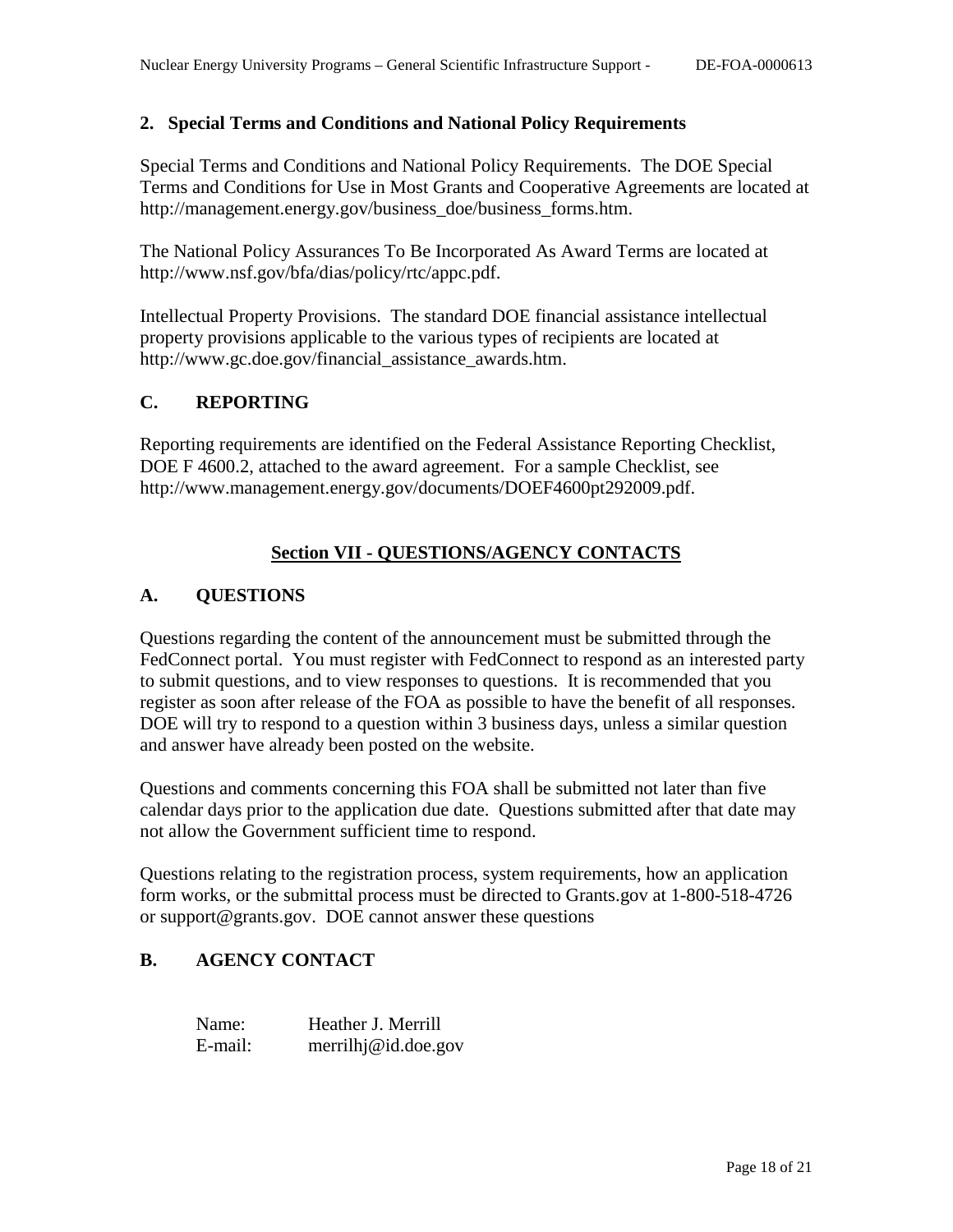# **Section VIII - OTHER INFORMATION**

# <span id="page-18-1"></span><span id="page-18-0"></span>**A. MODIFICATIONS**

Notices of any modifications to this announcement will be posted on Grants.gov and the FedConnect portal. You can receive an email when a modification or an announcement message is posted by registering with FedConnect as an interested party for this FOA. It is recommended that you register as soon after release of the FOA as possible to ensure you receive timely notice of any modifications or other announcements.

# <span id="page-18-2"></span>**B. GOVERNMENT RIGHT TO REJECT OR NEGOTIATE**

DOE reserves the right, without qualification, to reject any or all applications received in response to this announcement and to select any application, in whole or in part, as a basis for negotiation and/or award.

# <span id="page-18-3"></span>**C. COMMITMENT OF PUBLIC FUNDS**

The Contracting Officer is the only individual who can make awards or commit the Government to the expenditure of public funds. A commitment by other than the Contracting Officer, either explicit or implied, is invalid.

# <span id="page-18-4"></span>**D. PROPRIETARY APPLICATION INFORMATION**

Patentable ideas, trade secrets, proprietary or confidential commercial or financial information, disclosure of which may harm the applicant, should be included in an application only when such information is necessary to convey an understanding of the proposed project. The use and disclosure of such data may be restricted, provided the applicant includes the following legend on the first page of the project narrative and specifies the pages of the application which are to be restricted:

"The data contained in pages [*Insert pages*] of this application have been submitted in confidence and contain trade secrets or proprietary information, and such data shall be used or disclosed only for evaluation purposes, provided that if this applicant receives an award as a result of or in connection with the submission of this application, DOE shall have the right to use or disclose the data herein to the extent provided in the award. This restriction does not limit the government's right to use or disclose data obtained without restriction from any source, including the applicant."

To protect such data, each line or paragraph on the pages containing such data must be specifically identified and marked with a legend similar to the following:

"The following contains proprietary information that (name of applicant) requests not be released to persons outside the Government, except for purposes of review and evaluation."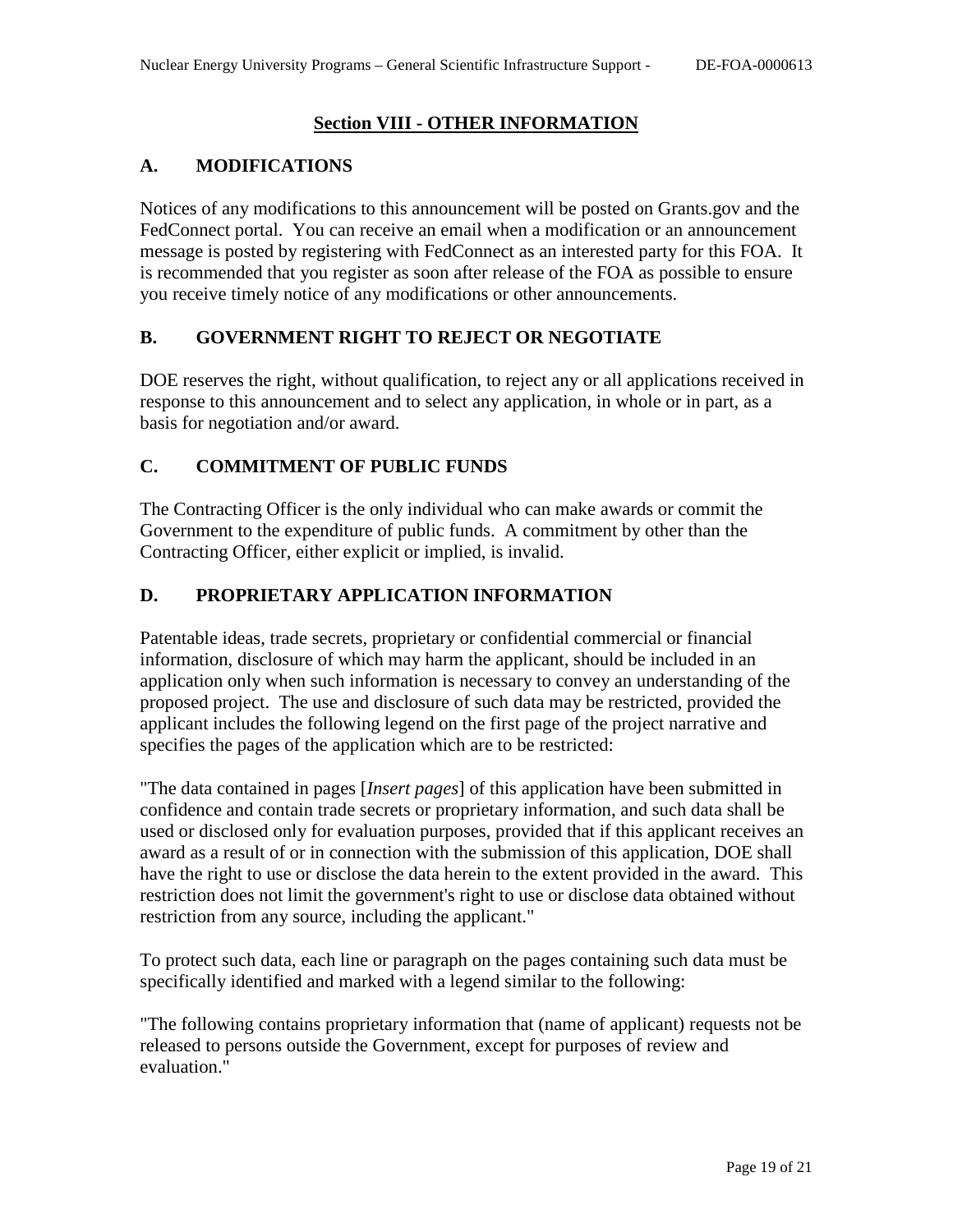# <span id="page-19-0"></span>**E. EVALUATION AND ADMINISTRATION BY NON-FEDERAL PERSONNEL**

In conducting the merit review evaluation, the Government may seek the advice of qualified non-Federal personnel as reviewers. The Government may also use non-Federal personnel to conduct routine, nondiscretionary administrative activities. The applicant, by submitting its application, consents to the use of non-Federal reviewers/administrators. Non-Federal reviewers must sign conflict of interest and nondisclosure agreements prior to reviewing an application. Non-Federal personnel conducting administrative activities must sign a non-disclosure agreement.

# <span id="page-19-1"></span>**F. INTELLECTUAL PROPERTY DEVELOPED UNDER THIS PROGRAM**

Patent Rights. The government will have certain statutory rights in an invention that is conceived or first actually reduced to practice under a DOE award. 42 U.S.C. 5908 provides that title to such inventions vests in the United States, except where 35 U.S.C. 202 provides otherwise for nonprofit organizations or small business firms. However, the Secretary of Energy may waive all or any part of the rights of the United States subject to certain conditions. (See "Notice of Right to Request Patent Waiver" in paragraph G below.)

Rights in Technical Data. Normally, the government has unlimited rights in technical data created under a DOE agreement. Delivery or third party licensing of proprietary software or data developed solely at private expense will not normally be required except as specifically negotiated in a particular agreement to satisfy DOE's own needs or to insure the commercialization of technology developed under a DOE agreement.

# <span id="page-19-2"></span>**G. NOTICE OF RIGHT TO REQUEST PATENT WAIVER**

Applicants may request a waiver of all or any part of the rights of the United States in inventions conceived or first actually reduced to practice in performance of an agreement as a result of this announcement, in advance of or within 30 days after the effective date of the award. Even if such advance waiver is not requested or the request is denied, the recipient will have a continuing right under the award to request a waiver of the rights of the United States in identified inventions, i.e., individual inventions conceived or first actually reduced to practice in performance of the award. Any patent waiver that may be granted is subject to certain terms and conditions in 10 CFR 784 http://www.gc.doe.gov/documents/patwaivclau.pdf.

Domestic small businesses and domestic nonprofit organizations will receive the patent rights clause at 37 CFR 401.14, i.e., the implementation of the Bayh-Dole Act. This clause permits domestic small business and domestic nonprofit organizations to retain title to subject inventions. Therefore, small businesses and nonprofit organizations do not need to request a waiver.